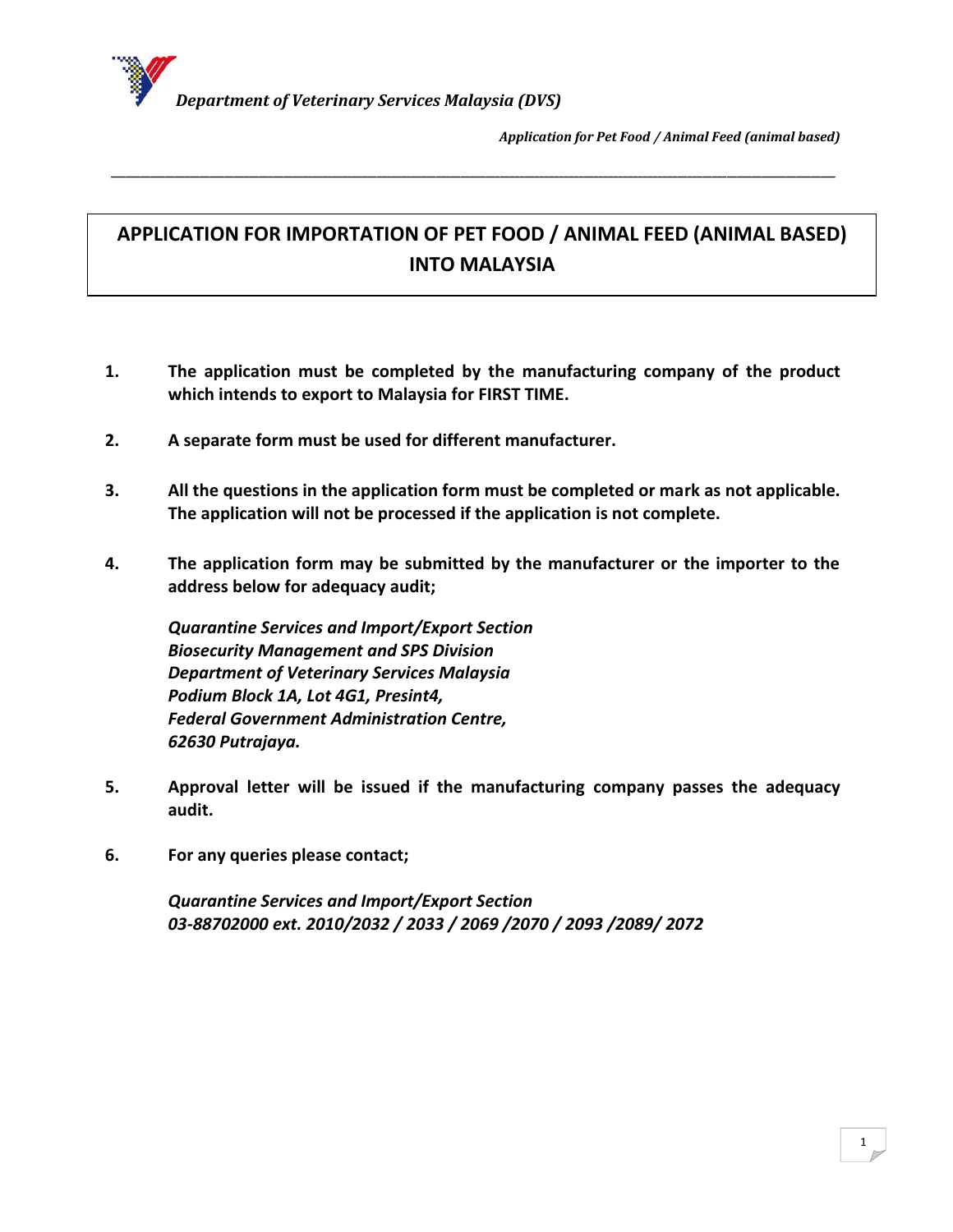

# **APPLICATION FOR IMPORTATION OF PET FOOD/ANIMAL FEED (ANIMAL BASED) INTO MALAYSIA**

*\_\_\_\_\_\_\_\_\_\_\_\_\_\_\_\_\_\_\_\_\_\_\_\_\_\_\_\_\_\_\_\_\_\_\_\_\_\_\_\_\_\_\_\_\_\_\_\_\_\_\_\_\_\_\_\_\_\_\_\_\_\_\_\_\_\_\_\_\_\_\_\_\_\_\_\_\_\_\_\_\_\_\_\_\_\_\_\_\_\_\_\_\_\_\_\_\_\_\_\_\_\_\_\_\_\_\_\_\_\_\_\_\_\_\_\_\_\_\_\_\_\_\_\_\_\_\_\_\_\_\_\_\_\_\_\_\_\_\_\_\_\_\_\_\_\_\_*

#### **1. MANUFACTURER'S DETAIL**

*Company Name:*

*Address:* 

*City/State:*

*Contact Name/Title:*

*Contact number (Tel & Fax):* 

*Email:*

#### **2. EXPORTER'S DETAIL**

*Company Name:*

*Address:* 

*City/State:*

*Contact Name/Title:*

*Contact number (Tel & Fax):* 

*Email:*

#### **3. IMPORTER'S DETAIL**

*Company Name:*

*Address:* 

*City/State:*

*Contact Name/Title:*

*Contact number (Tel & Fax):*

*Email:*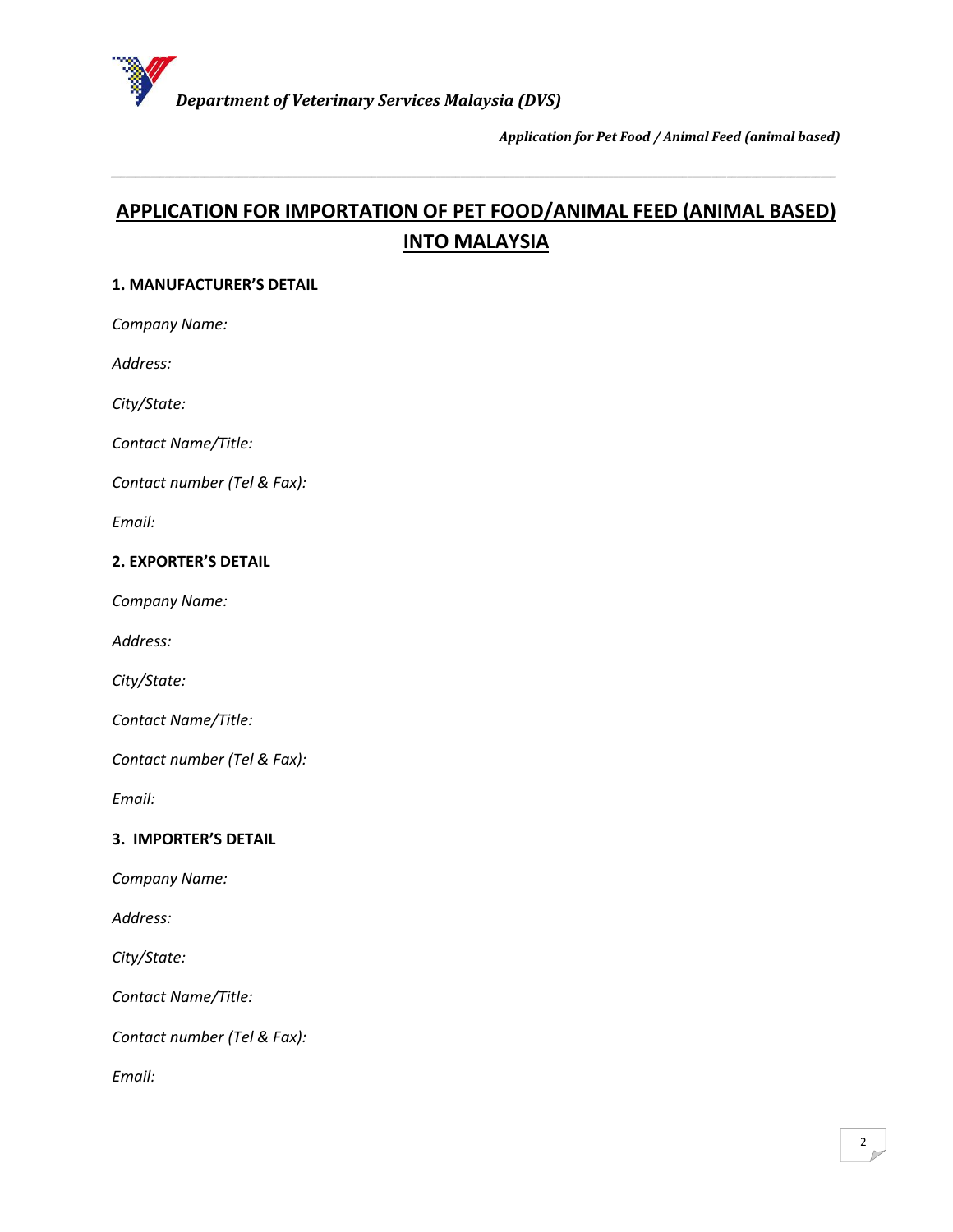

| 4.        | TYPE OF PRODUCT (please kindly tick $(v)$ the appropriate item) |  |  |
|-----------|-----------------------------------------------------------------|--|--|
|           | PET FOOD / ANIMAL FEED (ANIMAL BASED)                           |  |  |
| $\bullet$ | Wet hermetically sealed                                         |  |  |
|           | Dried (kibble) / Mash / Crumble                                 |  |  |
|           | Soft moist                                                      |  |  |
|           |                                                                 |  |  |
|           |                                                                 |  |  |
|           | PET TREAT/SNACK                                                 |  |  |
|           | Semi moist (soft)                                               |  |  |
|           | Dried (jerky)                                                   |  |  |
|           | Chew                                                            |  |  |
|           |                                                                 |  |  |

*\_\_\_\_\_\_\_\_\_\_\_\_\_\_\_\_\_\_\_\_\_\_\_\_\_\_\_\_\_\_\_\_\_\_\_\_\_\_\_\_\_\_\_\_\_\_\_\_\_\_\_\_\_\_\_\_\_\_\_\_\_\_\_\_\_\_\_\_\_\_\_\_\_\_\_\_\_\_\_\_\_\_\_\_\_\_\_\_\_\_\_\_\_\_\_\_\_\_\_\_\_\_\_\_\_\_\_\_\_\_\_\_\_\_\_\_\_\_\_\_\_\_\_\_\_\_\_\_\_\_\_\_\_\_\_\_\_\_\_\_\_\_\_\_\_\_\_*

 $\bullet$ 

## **5. EXPORT RECORD**

List the countries where the products manufactured in the manufacturing premise have been exported;

………………………………………………………………………………………………………………………………………………………………….

………………………………………………………………………………………………………………………………………………………………….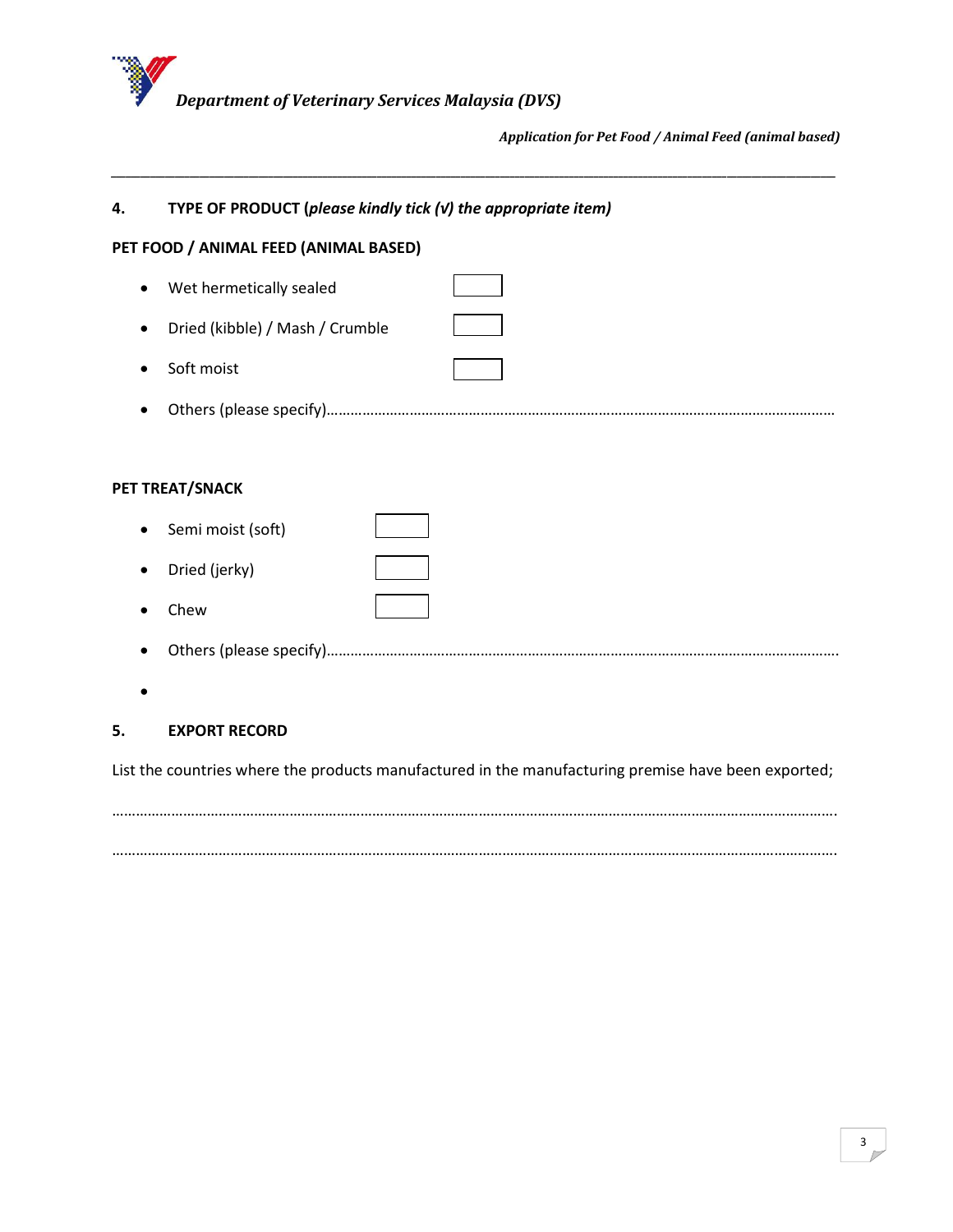

### **6. DETAILS OF THE PRODUCT INTEND TO IMPORT**

a.) List the name of the products how the product is packaged, contained, labelled and sealed:  *(Please attach a list with the same format if the space provided is insufficient)*

*\_\_\_\_\_\_\_\_\_\_\_\_\_\_\_\_\_\_\_\_\_\_\_\_\_\_\_\_\_\_\_\_\_\_\_\_\_\_\_\_\_\_\_\_\_\_\_\_\_\_\_\_\_\_\_\_\_\_\_\_\_\_\_\_\_\_\_\_\_\_\_\_\_\_\_\_\_\_\_\_\_\_\_\_\_\_\_\_\_\_\_\_\_\_\_\_\_\_\_\_\_\_\_\_\_\_\_\_\_\_\_\_\_\_\_\_\_\_\_\_\_\_\_\_\_\_\_\_\_\_\_\_\_\_\_\_\_\_\_\_\_\_\_\_\_\_\_*

| No.  | Name of product | <b>Type of packaging</b> |
|------|-----------------|--------------------------|
| i.   |                 |                          |
|      |                 |                          |
| ii.  |                 |                          |
| iii. |                 |                          |
| v.   |                 |                          |
| vi.  |                 |                          |

b.) List the raw materials /ingredients in each product listed in point 5 (a). A separate table is required for each product.

 (Please list all raw ingredients below or attach a list if the space is insufficient– please include percentages adding up to 100%)

**Product Name: …………………………………………………..**

| Raw Materials/      | <b>Composition</b> | Animal, plant,       | Species of origin             | Country of origin |
|---------------------|--------------------|----------------------|-------------------------------|-------------------|
| Ingredients         | in product         | microbial, synthetic | (e.g. bovine, caprine, avian, |                   |
| (e.g. beef, chicken | (%)                | or chemical origin   | cervidae, fish)               |                   |
| meat, meat and      |                    |                      |                               |                   |
| bone meal, blood    |                    |                      |                               |                   |
| meal, gelatine,     |                    |                      |                               |                   |
| milk powder, egg,   |                    |                      |                               |                   |
| kidney, heart)      |                    |                      |                               |                   |
|                     |                    |                      |                               |                   |
|                     |                    |                      |                               |                   |
|                     |                    |                      |                               |                   |
|                     |                    |                      |                               |                   |
|                     |                    |                      |                               |                   |
|                     |                    |                      |                               |                   |
|                     |                    |                      |                               |                   |
|                     |                    |                      |                               |                   |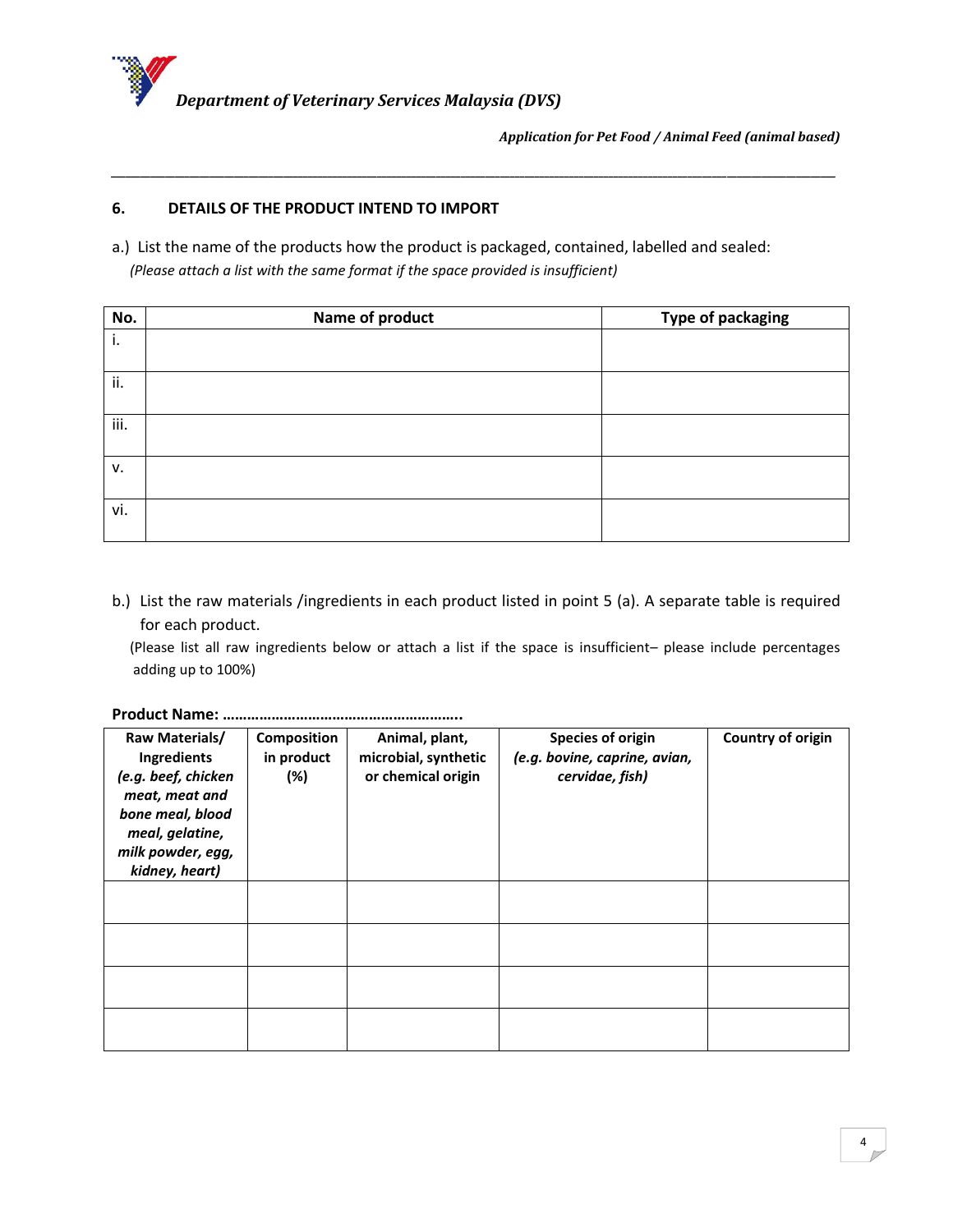

## **7. MANUFACTURING PROCESS OF THE PRODUCT**

#### a.) Processing flow chart

 *(Please provide a flow chart with the details on processing of raw material into finished product for each product)*

*\_\_\_\_\_\_\_\_\_\_\_\_\_\_\_\_\_\_\_\_\_\_\_\_\_\_\_\_\_\_\_\_\_\_\_\_\_\_\_\_\_\_\_\_\_\_\_\_\_\_\_\_\_\_\_\_\_\_\_\_\_\_\_\_\_\_\_\_\_\_\_\_\_\_\_\_\_\_\_\_\_\_\_\_\_\_\_\_\_\_\_\_\_\_\_\_\_\_\_\_\_\_\_\_\_\_\_\_\_\_\_\_\_\_\_\_\_\_\_\_\_\_\_\_\_\_\_\_\_\_\_\_\_\_\_\_\_\_\_\_\_\_\_\_\_\_\_*

b.) Details on heat treatment /pressure treatment

*(If the product has undergone heat/pressure treatment, please provide the details as below;)*

| <b>Temperature</b>    | <b>Duration</b>      |
|-----------------------|----------------------|
| (°Celcius)            | (minutes or hours)   |
| <b>Pressure</b>       | <b>Duration</b>      |
| (bars or kilopascals) | (seconds or minutes) |

#### c.) Details on other treatment

If there are any other treatments done during the processing of the product, please state the type of the treatment,the relevant parameters and the duration of the treatment.

*e.g. of treatment; filtration, acid or alkali treatment, irradiation, long term maturation etc.*

*e.g. of relevant parameters; pH level, radiation dose) and the time the product is maintained at these levels.*

*(Please attach a list with the same format if the space provided is insufficient)*

| <b>Type of treatment</b> | <b>Parameters</b> | <b>Duration (minutes or hours)</b> |
|--------------------------|-------------------|------------------------------------|
|                          |                   |                                    |
|                          |                   |                                    |
|                          |                   |                                    |
|                          |                   |                                    |

d.) Packaging

In what type of packaging the product is packaged? (*i.e. packed in sterile bags, cans or retail bags) (Briefly describe the details below. Additional attachment can be attached if there are sample/photo's of the packaging material)*

*…………………………………………………………………………………………………………………………………………………………………………………..*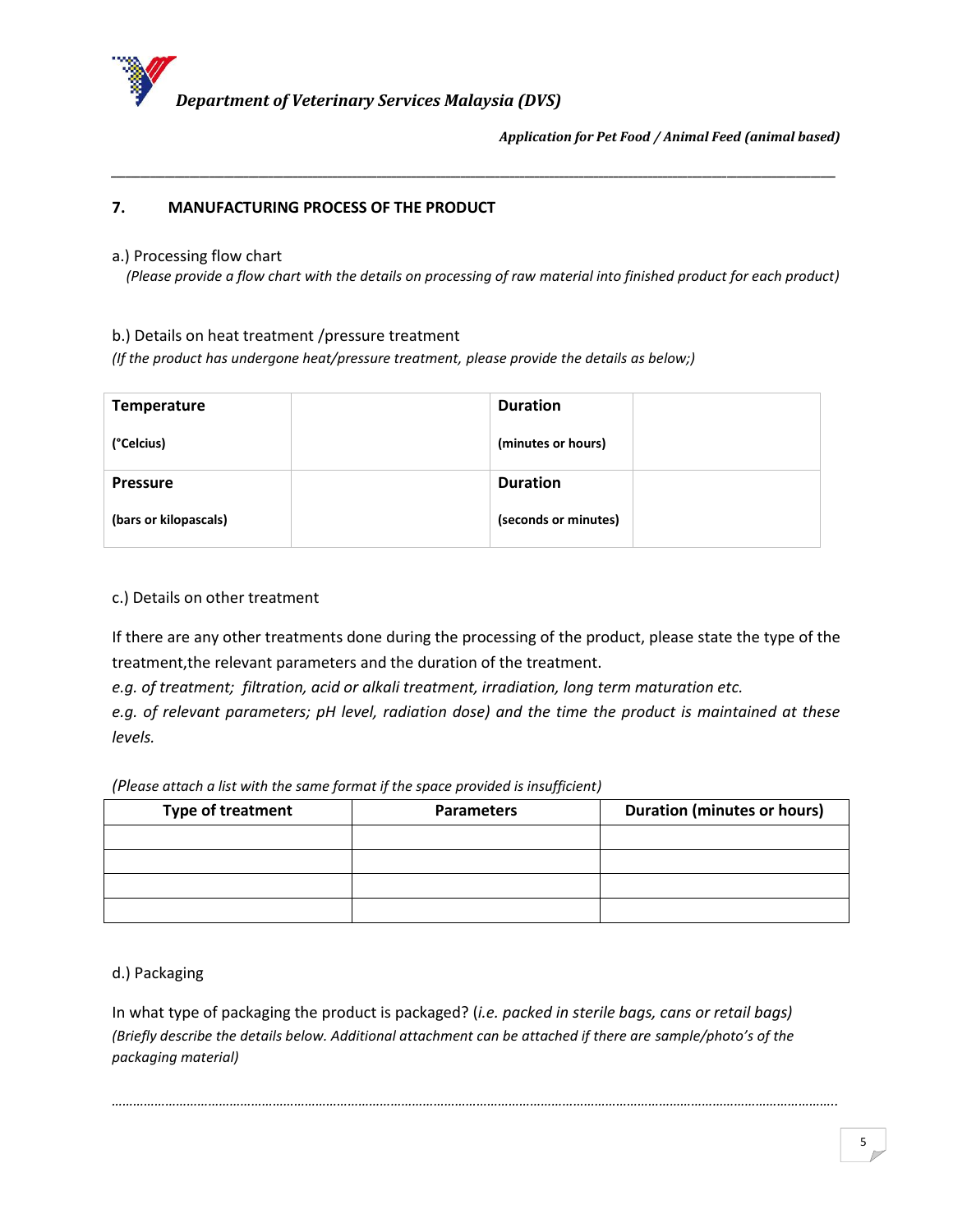

e.) Storage and segregation of animal protein

If animal proteins are stored or used on site, how are they segregated from other materials? *(Briefly describe the details below. Additional attachment can be attached if there are standard procedures/diagrams/photos)*

*\_\_\_\_\_\_\_\_\_\_\_\_\_\_\_\_\_\_\_\_\_\_\_\_\_\_\_\_\_\_\_\_\_\_\_\_\_\_\_\_\_\_\_\_\_\_\_\_\_\_\_\_\_\_\_\_\_\_\_\_\_\_\_\_\_\_\_\_\_\_\_\_\_\_\_\_\_\_\_\_\_\_\_\_\_\_\_\_\_\_\_\_\_\_\_\_\_\_\_\_\_\_\_\_\_\_\_\_\_\_\_\_\_\_\_\_\_\_\_\_\_\_\_\_\_\_\_\_\_\_\_\_\_\_\_\_\_\_\_\_\_\_\_\_\_\_\_*

*………………………………………………………………………………………………………………………………………………………………………………….. ………………………………………………………………………………………………………………………………………………………………………………….. …………………………………………………………………………………………………………………………………………………………………………………..* f.) Transportation of raw materials How the raw materials are transported to the manufacturing premise. *(Briefly describe the details below. Additional attachment can be attached if there are standard procedures/diagrams/photos) ………………………………………………………………………………………………………………………………………………………………………………….. ………………………………………………………………………………………………………………………………………………………………………………….. …………………………………………………………………………………………………………………………………………………………………………………..* g.) Transportation of finished /packaged products

How is the finished/packaged product transported from the manufacturing premise to the place of export?

*(Briefly describe the details below. Additional attachment can be attached if there are standard procedures/diagrams/photos)*

*………………………………………………………………………………………………………………………………………………………………………………….. ………………………………………………………………………………………………………………………………………………………………………………….. ………………………………………………………………………………………………………………………………………………………………………………….. …………………………………………………………………………………………………………………………………………………………………………………*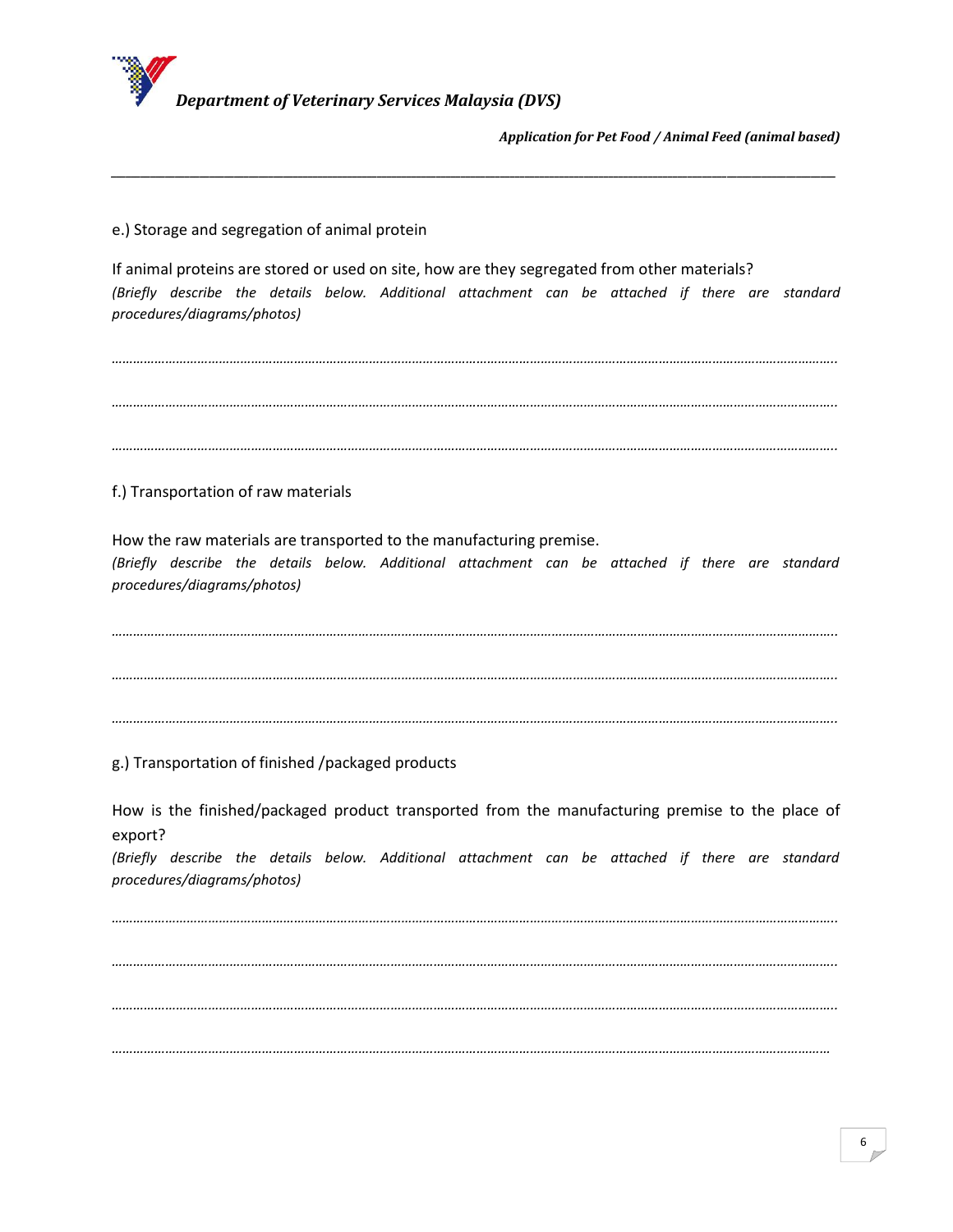

h.) Prevention from contamination

Is a system in place to protect the product, during and post-production, from contamination?

*(Briefly describe the details below. Additional attachment can be attached if there are standard procedures/diagrams/photos)*

*\_\_\_\_\_\_\_\_\_\_\_\_\_\_\_\_\_\_\_\_\_\_\_\_\_\_\_\_\_\_\_\_\_\_\_\_\_\_\_\_\_\_\_\_\_\_\_\_\_\_\_\_\_\_\_\_\_\_\_\_\_\_\_\_\_\_\_\_\_\_\_\_\_\_\_\_\_\_\_\_\_\_\_\_\_\_\_\_\_\_\_\_\_\_\_\_\_\_\_\_\_\_\_\_\_\_\_\_\_\_\_\_\_\_\_\_\_\_\_\_\_\_\_\_\_\_\_\_\_\_\_\_\_\_\_\_\_\_\_\_\_\_\_\_\_\_\_*

*………………………………………………………………………………………………………………………………………………………………………………….. ………………………………………………………………………………………………………………………………………………………………………………….. …………………………………………………………………………………………………………………………………………………………………………………..*

## **8. QUALITY ASSURANCES AND ACCREDITATION**

*a.) Quality Assurances*

*List of quality assurance programmes which the manufacturing premise operates. (e.g. GMP, HACCP, ISO)*

*(Please attach a list with the same format if the space provided is insufficient and attach the copy of the certificates)*

| No.  | List of quality assurance programmes |
|------|--------------------------------------|
|      |                                      |
| ii.  |                                      |
| iii. |                                      |

*b.) Accreditation*

List of accreditation which the manufacturing premise has been awarded at national or international *level*

*(Please attach a list with the same format if the space provided is insufficient and attach the copy of the certificates)*

| No.  | List of accreditation |
|------|-----------------------|
| . .  |                       |
| ii.  |                       |
| iii. |                       |